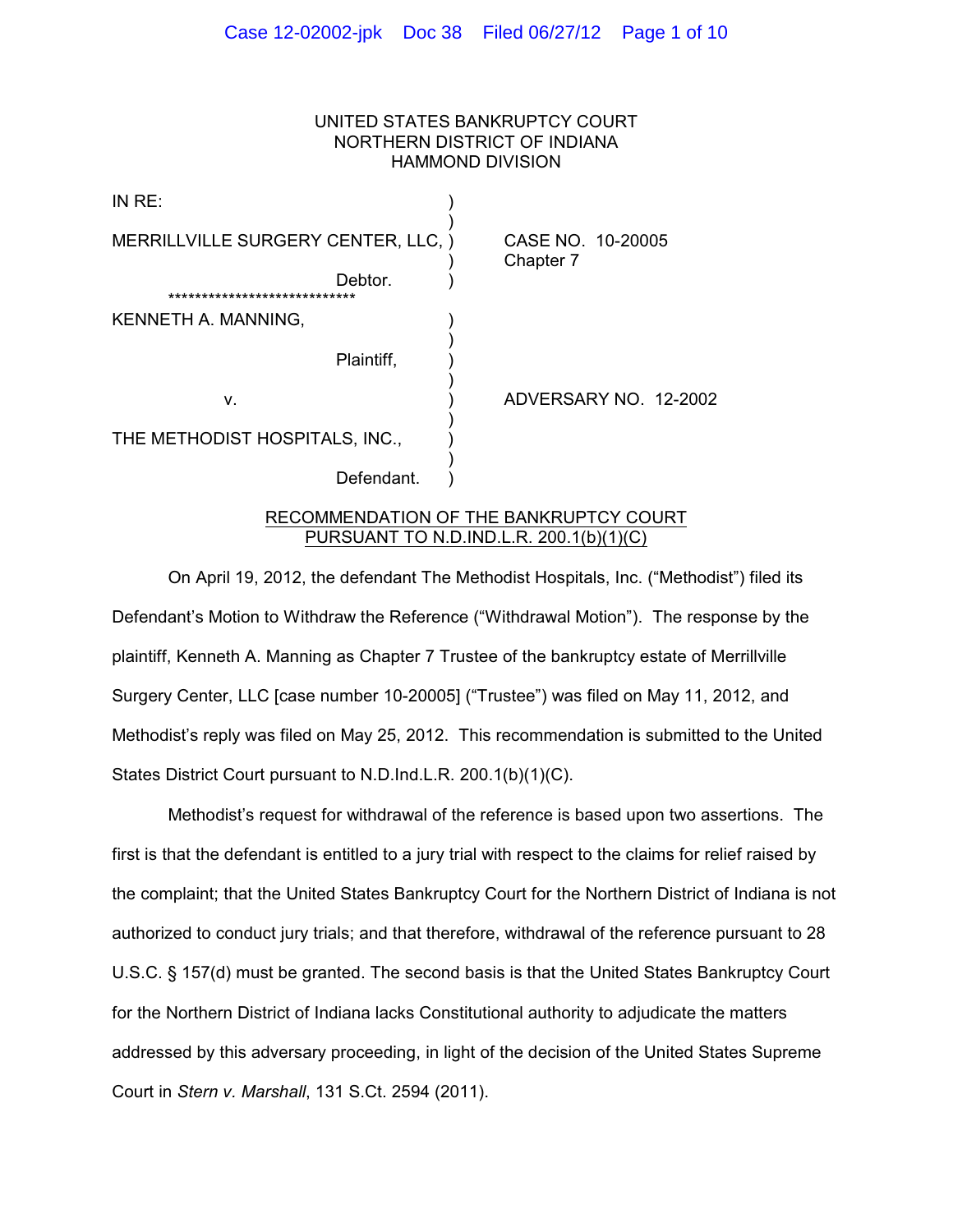### Case 12-02002-jpk Doc 38 Filed 06/27/12 Page 2 of 10

With respect to the first assertion regarding conducting of a jury trial, this court concurs with both the plaintiff and the defendant that the defendant is entitled to a jury trail concerning the fraudulent conveyance claims in the complaint, pursuant to *Ganfinanciera v. Nordberg*, 109 S.Ct. 2782 (1989). Also, because Methodist has not filed a proof of claim, the implicit holding of *Langenkamp v. Culp*, 111 S.Ct. 330 (1990) would appear to entitle Methodist to a jury trial on the 11 U.S.C. § 547 preference claim. The United States Bankruptcy Court for the Northern District of Indiana cannot conduct jury trials, and therefor reference should be withdrawn to the United States District Court on this basis alone. This Court would encourage the United States District Court to evaluate Methodist's motion first on this ground alone: if it is determined that this basis for withdrawal of the reference is valid, the United States District Court should then refrain from what would become an advisory opinion concerning the other basis for withdrawal of the reference asserted by Methodist.

*Stern v. Marshall* essentially came out of the blue. The "core" issue (no pun intended, of course) addressed by that decision is whether 28 U.S.C. § 157(b)(2)(C) – stating that "counterclaims by the estate against persons filing claims against the estate" are *ipso facto* "core proceedings" which give the United States Bankruptcy Courts final judgment authority to the extent that authority has been accorded them by the United States District Court – exceeds Congress' Constitutional authority to impart final judgment authority on United States Bankruptcy Courts. *Stern* has generated a nationwide constipation of case processing delays due to litigants' sitting on the withdrawal of reference seat of assertion, which action itself has in large part been generated by a constant stream of intellectual diarrhea-like commentary *(oxymoron intended)* and analysis as to the implications of *Stern. Stern* has been viewed as **incredibly** ambiguous by nearly every bankruptcy professional – scholars, counsel for parties, and judges – who has reviewed it and attempted to apply its determination to address a bankruptcy court's final judgment authority in a number of different circumstances. The case

-2-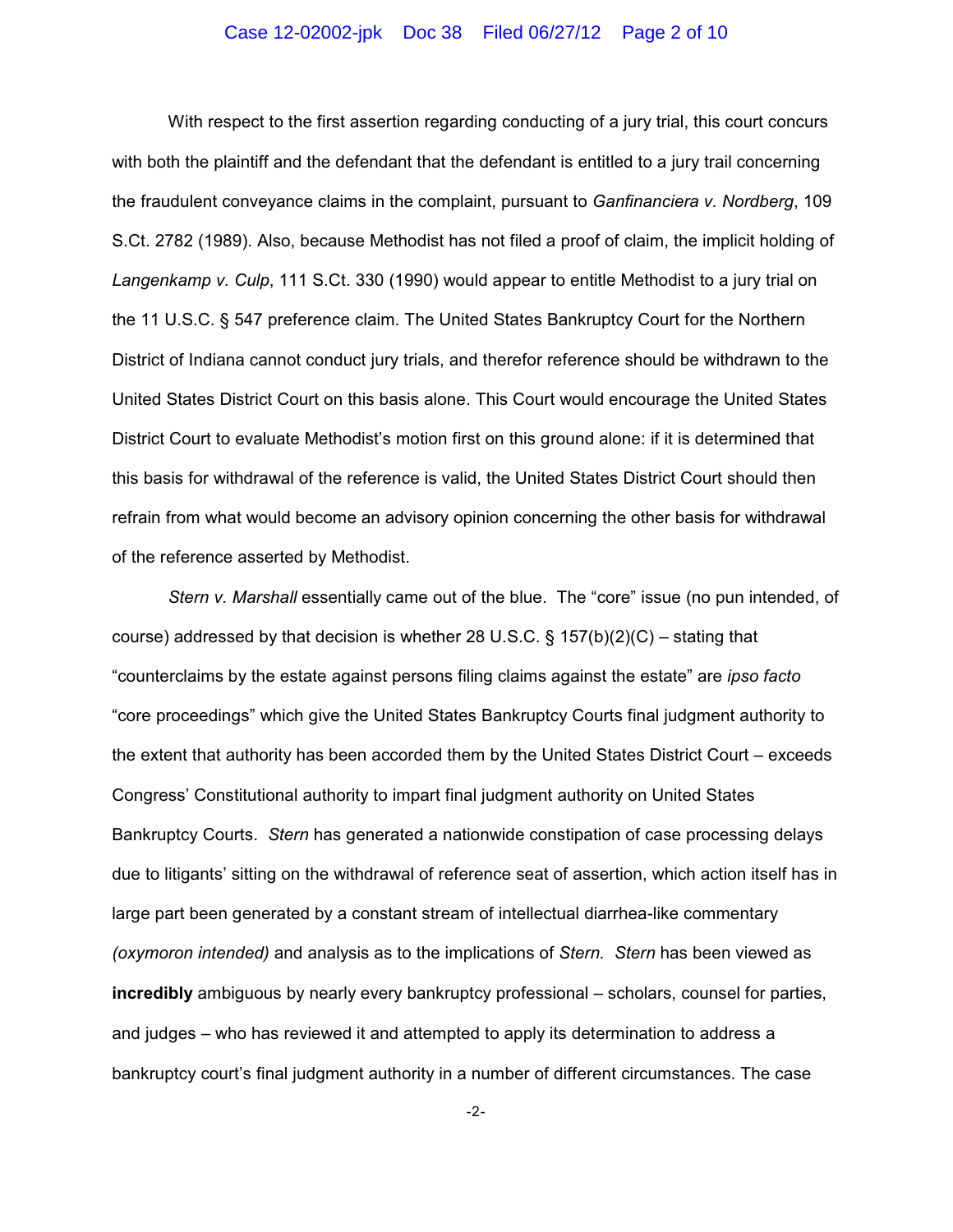### Case 12-02002-jpk Doc 38 Filed 06/27/12 Page 3 of 10

has spawned a spectrum of interpretation with respect to a United States Bankruptcy Court's final judgment authority over matters which previously were taken as a "given" for that court, including at its most extreme analytical expansion any matter or case involving the application of state law to obtain final determination.

The direct holding of *Stern*, with which no one can reasonably disagree, is that a counterclaim by the debtor/bankruptcy estate against an entity/person which/who filed a claim against the estate is not *ipso facto* a "core proceeding" under 28 U.S.C. § 157(b)(2)(C) which by its nature as a counterclaim imparts final judgment authority to a United States Bankruptcy Court. The rest is up in the air. This Court does not deem it to be appropriate to embark on a detailed analysis of *Stern* in the context of this recommendation. Ultimately, the jurisdiction afforded to United States Bankruptcy Courts after *Stern* will be decided by United States District Courts, United States Courts of Appeal, and perhaps ultimately by the United States Supreme Court. However, it may be instructive to recite the very discrete aspects of the case.

1. The claim at issue was a counterclaim filed by a debtor in an adversary proceeding against a creditor who had filed a proof of claim asserting damages for defamation against the debtor, and who had filed the adversary proceeding against the debtor to determine an exception to discharge with respect to the alleged defamation.

2. The counterclaim asserted an action for damages for tortious interference with the debtor's expectancy interest of a gift from her then-deceased husband, by exercising undue influence over the decedent.

3. The tortious interference claim was a claim for relief under state law which had not been clearly delineated by the state's highest court, particularly as to whether or not the debtor's theory of recovery even stated a claim under state law. Thus, whether or not the debtor had an interest under state law which could give rise to a claim which might form the basis for relief was entirely subject to ill-defined state law; there was no federal substantive issue

-3-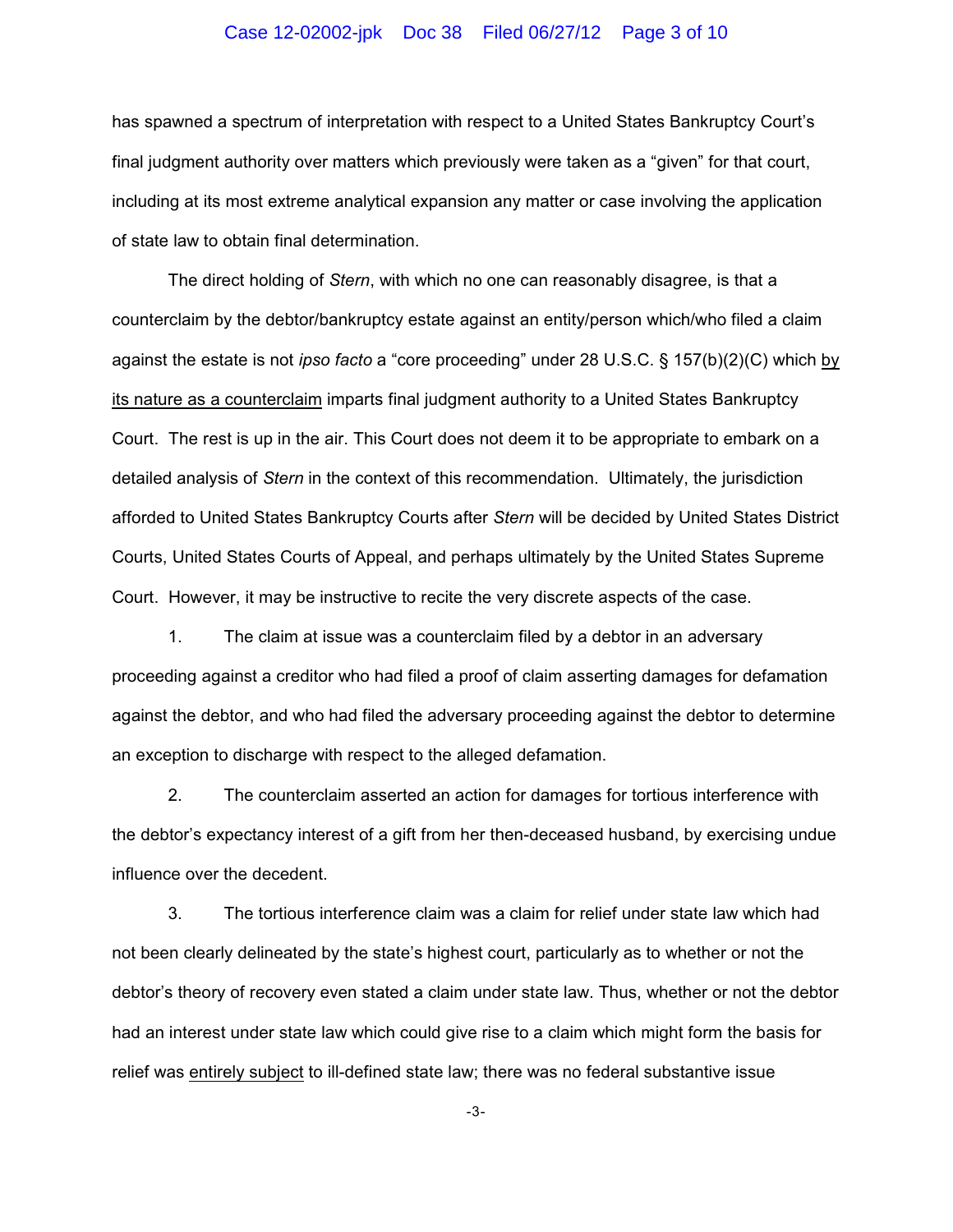### Case 12-02002-jpk Doc 38 Filed 06/27/12 Page 4 of 10

involved in the debtor's counterclaim.

4. The creditor consented to the bankruptcy court's exercise of final judgment authority with respect to his defamation claim. The bankruptcy court granted summary judgment to the debtor, as a final judgment; the creditor did not appeal the result on Constitutional grounds; and the Supreme Court did not substantively address this aspect of the case in its decision.

5. The creditor did not consent to the bankruptcy court's exercise of final judgment authority on the debtor's counterclaim.

6. The bankruptcy court exercised final judgment authority under 28 U.S.C. § 157(b)(2)(C), deeming the counterclaim to be a core proceeding with respect to which consent to its final judgment authority was not required.

7. The claim asserted by the debtor in the counterclaim was not a claim of the nature "arising under title 11" or "arising in a case under title 11". In the vernacular of classifying claims under 28 U.S.C. § 157(a), the claim was at most "related to a case under title 11". Thus, absent the automatic treatment of the counterclaim as a core proceeding provided by 28 U.S.C. § 157(b)(2)(C), the provisions of 28 U.S.C. § 157(c) would have applied to the counterclaim. As noted, because the creditor had not consented to the bankruptcy court's exercise of final judgment authority under this provision, the bankruptcy court could only have acted under 28 U.S.C. § 157(c)(1) in this context by submitting proposed findings of fact and conclusions of law to the district court for review and final judgment determination.

8. The majority decision in *Stern* dealt only with the **exercise of final judgment authority** under 28 U.S.C. § 157(b)(2)(C) **under the circumstances of the case.** The decision **VERY CLEARLY LIMITED** its scope, and very clearly left intact the bankruptcy court's Constitutional authority to act under 28 U.S.C. § 157(c), stating at the conclusion of the majority

-4-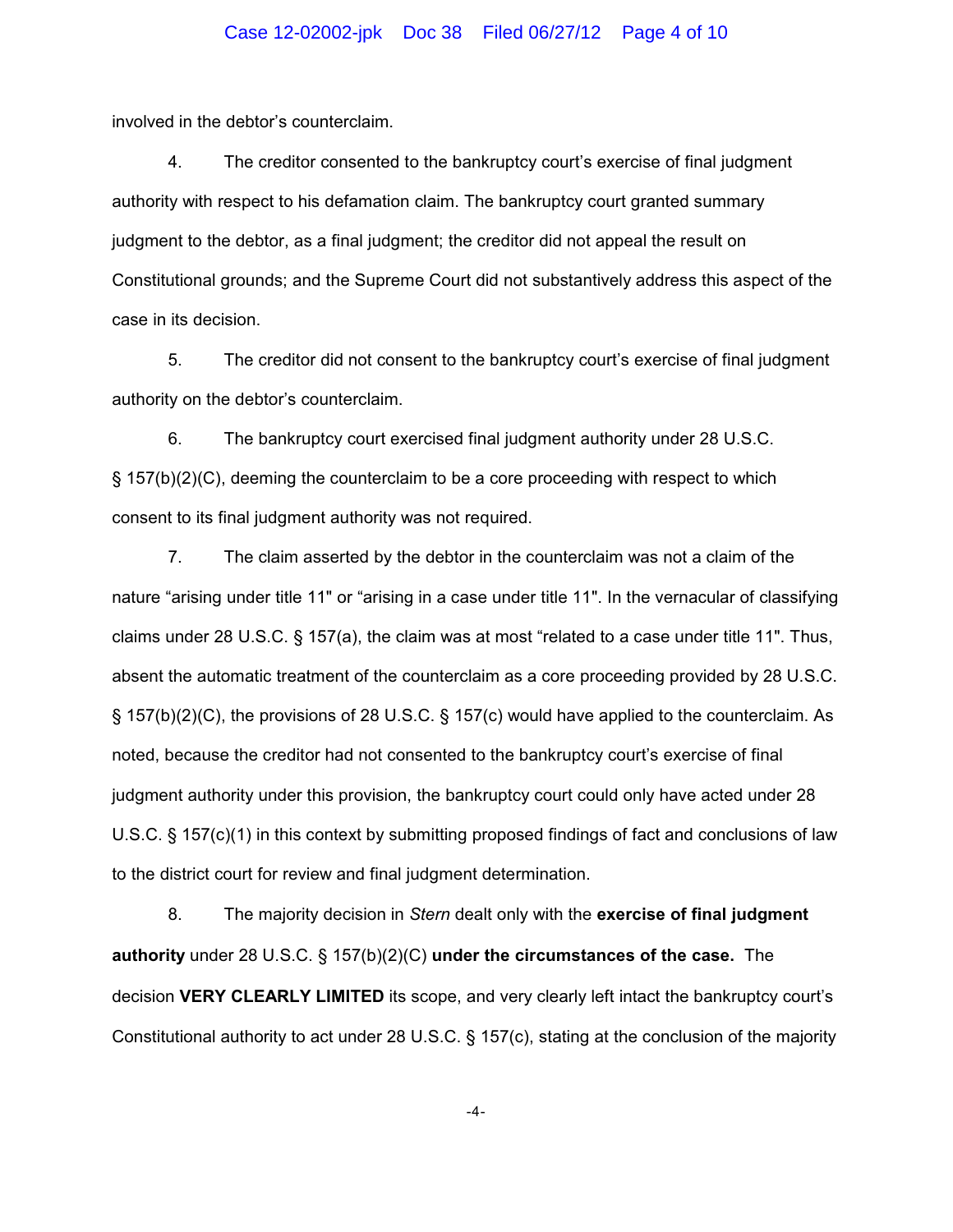opinion the following:

Finally, Vickie and her *amici* predict as a practical matter that restrictions on a bankruptcy court's ability to hear and finally resolve compulsory counterclaims will create significant delays and impose additional costs on the bankruptcy process. See, *e.g.,* Brief for Petitioner 34–36, 57–58; Brief for United States as *Amicus Curiae* 29–30. It goes without saying that "the fact that a given law or procedure is efficient, convenient, and useful in facilitating functions of government, standing alone, will not save it if it is contrary to the Constitution." *INS v. Chadha,* 462 U.S. 919, 944, 103 S.Ct. 2764, 77 L.Ed.2d 317 (1983).

In addition, we are not convinced that the practical consequences of such limitations on the authority of bankruptcy courts to enter final judgments are as significant as Vickie and the dissent suggest. See *post,* at 2630. The dissent asserts that it is important that counterclaims such as Vickie's be resolved "in a bankruptcy court," and that, "to be effective, a single tribunal must have broad authority to restructure [debtor-creditor] relations." *Post,* at 2628, 2629 (emphasis deleted). But the framework Congress adopted in the 1984 Act already contemplates that certain state law matters in bankruptcy cases will be resolved by judges other than those of the bankruptcy courts. Section 1334(c)(2), for example, requires that bankruptcy courts abstain from hearing specified non-core, state law claims that "can be timely adjudicated [ ] in a State forum of appropriate jurisdiction." Section 1334(c)(1) similarly provides that bankruptcy courts may abstain from hearing any proceeding, including core matters, "in the interest of comity with State courts or respect for State law."

As described above, the current bankruptcy system also requires the district court to review *de novo* and enter final judgment on any matters that are "related to" the bankruptcy proceedings, § 157(c)(1), and permits the district court to withdraw from the bankruptcy court any referred case, proceeding, or part thereof, § 157(d). Pierce has not argued that the bankruptcy courts "are barred from 'hearing' all counterclaims" or proposing findings of fact and conclusions of law on those matters, but rather that it must be the district court that "finally decide[s]" them. Brief for Respondent 61. We do not think the removal of counterclaims such as Vickie's from core bankruptcy jurisdiction meaningfully changes the division of labor in the current statute; we agree with the United States that the question presented here is a "narrow" one. Brief for United States as *Amicus Curiae* 23.

If our decision today does not change all that much, then why the fuss? Is there really a threat to the separation of powers where Congress has conferred the judicial power outside Article III only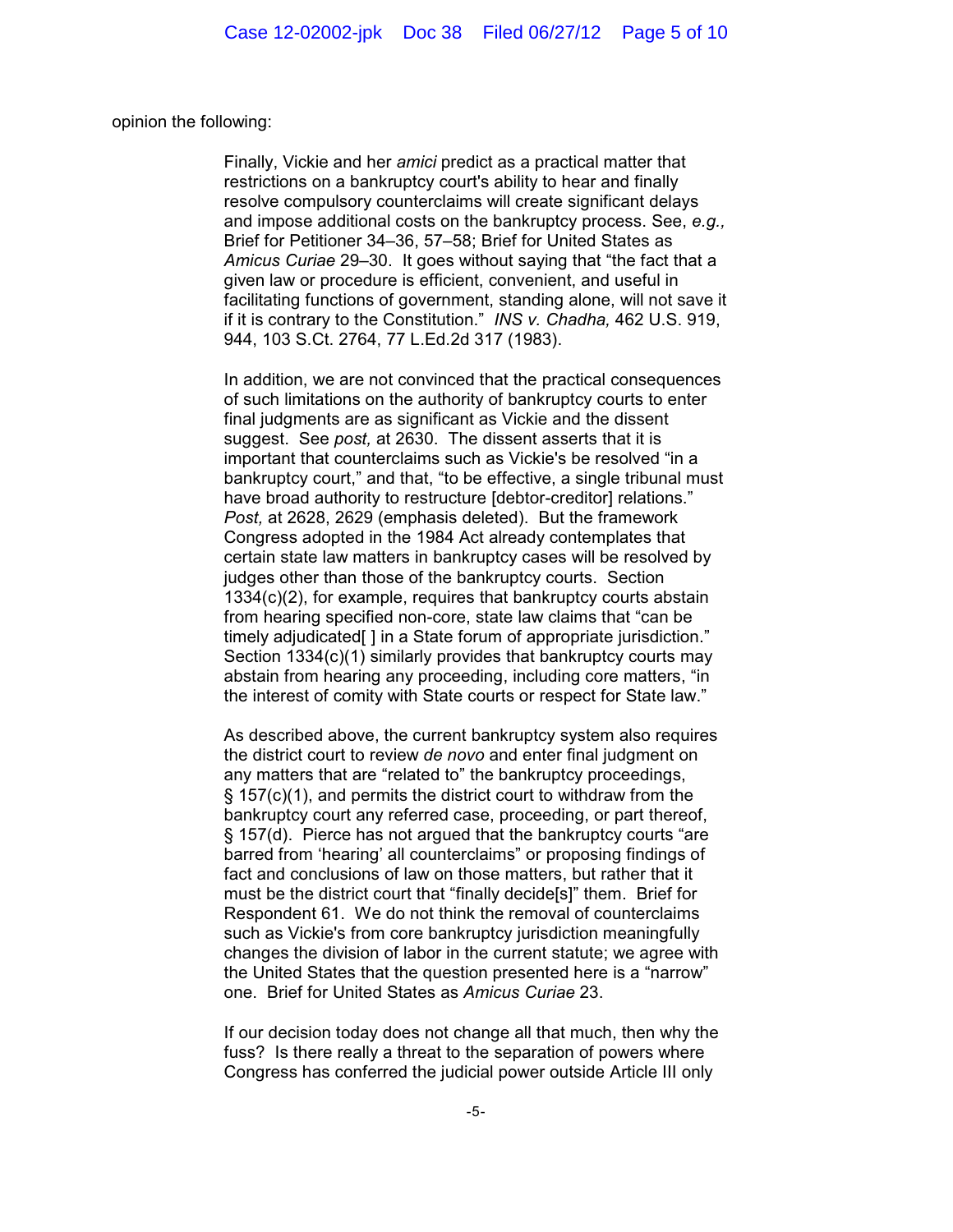over certain counterclaims in bankruptcy? The short but emphatic answer is yes. A statute may no more lawfully chip away at the authority of the Judicial Branch than it may eliminate it entirely. "Slight encroachments create new boundaries from which legions of power can seek new territory to capture." *Reid v. Covert,* 354 U.S. 1, 39, 77 S.Ct. 1222, 1 L.Ed.2d 1148 (1957) (plurality opinion). Although "[i]t may be that it is the obnoxious thing in its mildest and least repulsive form," we cannot overlook the intrusion: "illegitimate and unconstitutional practices get their first footing in that way, namely, by silent approaches and slight deviations from legal modes of procedure." *Boyd v. United States,* 116 U.S. 616, 635, 6 S.Ct. 524, 29 L.Ed. 746 (1886). We cannot compromise the integrity of the system of separated powers and the role of the Judiciary in that system, even with respect to challenges that may seem innocuous at first blush.

\* \* \*

Article III of the Constitution provides that the judicial power of the United States may be vested only in courts whose judges enjoy the protections set forth in that Article. We conclude today that Congress, in one isolated respect, exceeded that limitation in the Bankruptcy Act of 1984. The Bankruptcy Court below lacked the constitutional authority to enter a final judgment on a state law counterclaim that is not resolved in the process of ruling on a creditor's proof of claim. Accordingly, the judgment of the Court of Appeals is affirmed. (emphasis supplied)

111 S.Ct., at 2619-2620.

9. The Court notes that the plaintiff's claims in adversary proceeding 12-2002 solely

involve the Trustee's utilization of 11 U.S.C. § 544, §547 and §548 to recover from a non-

creditor of the debtor. Utilization of the avoidance provisions of Chapter 5 of the United States

Bankruptcy Code has traditionally been viewed as constituting a civil proceeding arising under

Title 11, because the statutory premises for such an action are provided exclusively by Title 11.

*Stern very clearly does not implicate this type of action.* Viewed in this manner, the United

States Bankruptcy Court would have final judgment authority with respect to the matters

addressed by the adversary complaint. The argument advanced by Methodist would appear to

potentially seek to entirely divest the United States Bankruptcy Court from exercising any

authority whatsoever with respect to any claim or matter advanced against a non-creditor of a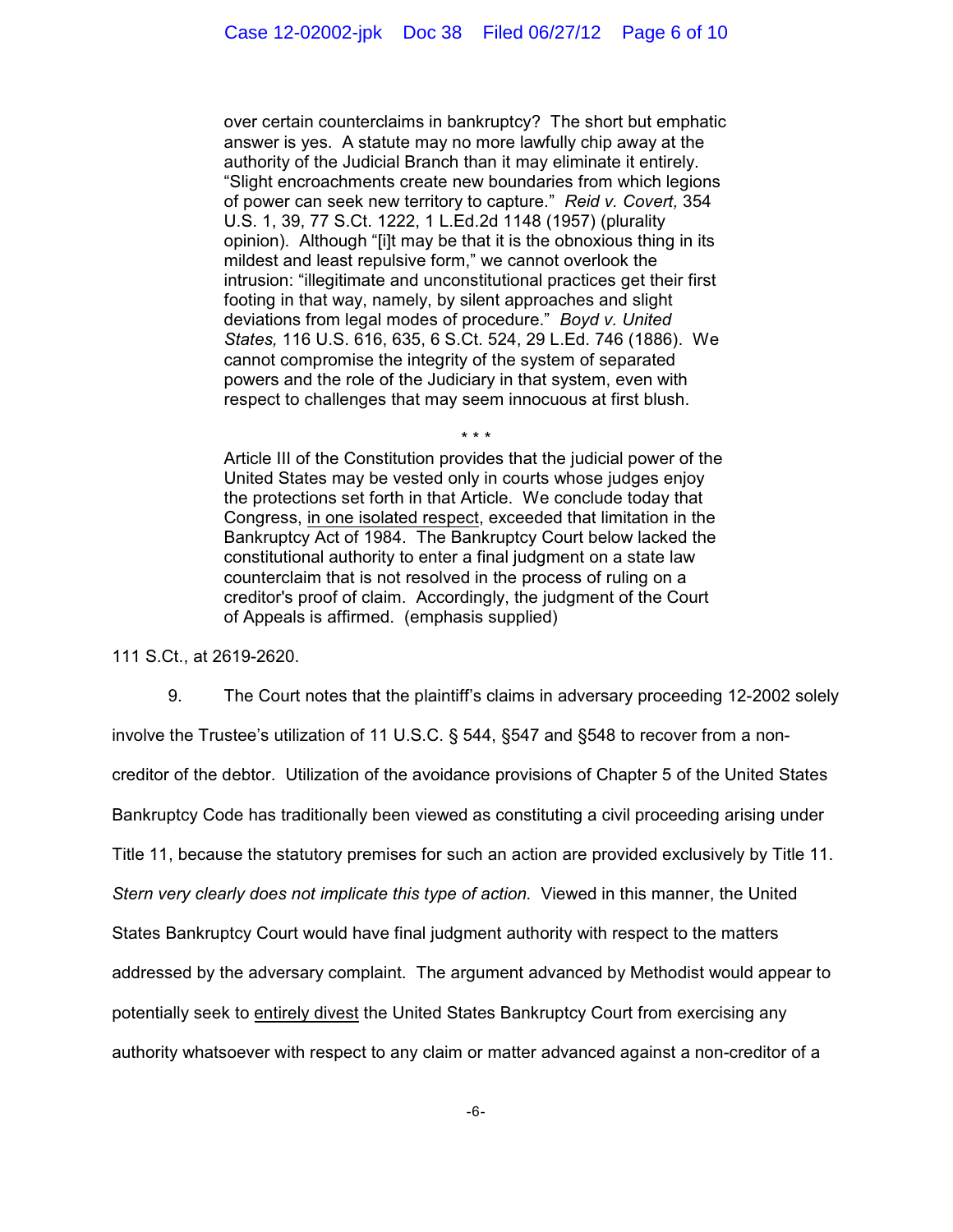### Case 12-02002-jpk Doc 38 Filed 06/27/12 Page 7 of 10

debtor in a bankruptcy case, or even a creditor which has not filed a proof of claim.

An increasingly exponentially multiplying number of federal court decisions have addressed *Stern*, resulting in different theories as to its scope, and as to the implications arising from that scope on the processing of cases by the United States Bankruptcy Courts. These divergent theories result from analytically projected views of certain of the issues addressed by the *Stern* majority decision as the reasons for that decision, onto substantive issues not at all addressed by *Stern. This court falls within the strict constructionist, limited reading of Stern* camp, an interpretation which this court deems to be clearly directed by the above-quoted statements at the end of the majority opinion. In the context of Methodist's motion for withdrawal of the reference, in this court's view, this court would have final judgment authority with respect to the claims advanced by the plaintiff, without even the requirement of the parties' consent to do so: There would be no viable basis to withdraw reference under Methodist's second theory.

This court expresses its concerns to the United States District Court that said Court's decision on the *Stern* issue may have significant ramifications with respect to proceedings and issues which have heretofore been deemed to be within the final judgment authority of the United States Bankruptcy Court for the Northern District of Indiana, or at minimum within the recommendatory authority of the United States Bankruptcy Court for the Northern District of Indiana pursuant to 28 U.S.C. § 157(c)(1). Frankly, this court is not a "turf defender" in this context, and if it is determined that this court does not have Constitutional authority, so be it  $$ it's that much less work that I have to do with respect to matters before me, and that many more cases which the District Court must exclusively handle. Clearly, a determination on Methodist's Withdrawal Motion to the "nth degree" apparently espoused by that motion will result in a significant increase in the workload of the United States District Court with respect to matters that were otherwise previously dealt with by the United States Bankruptcy Court.

-7-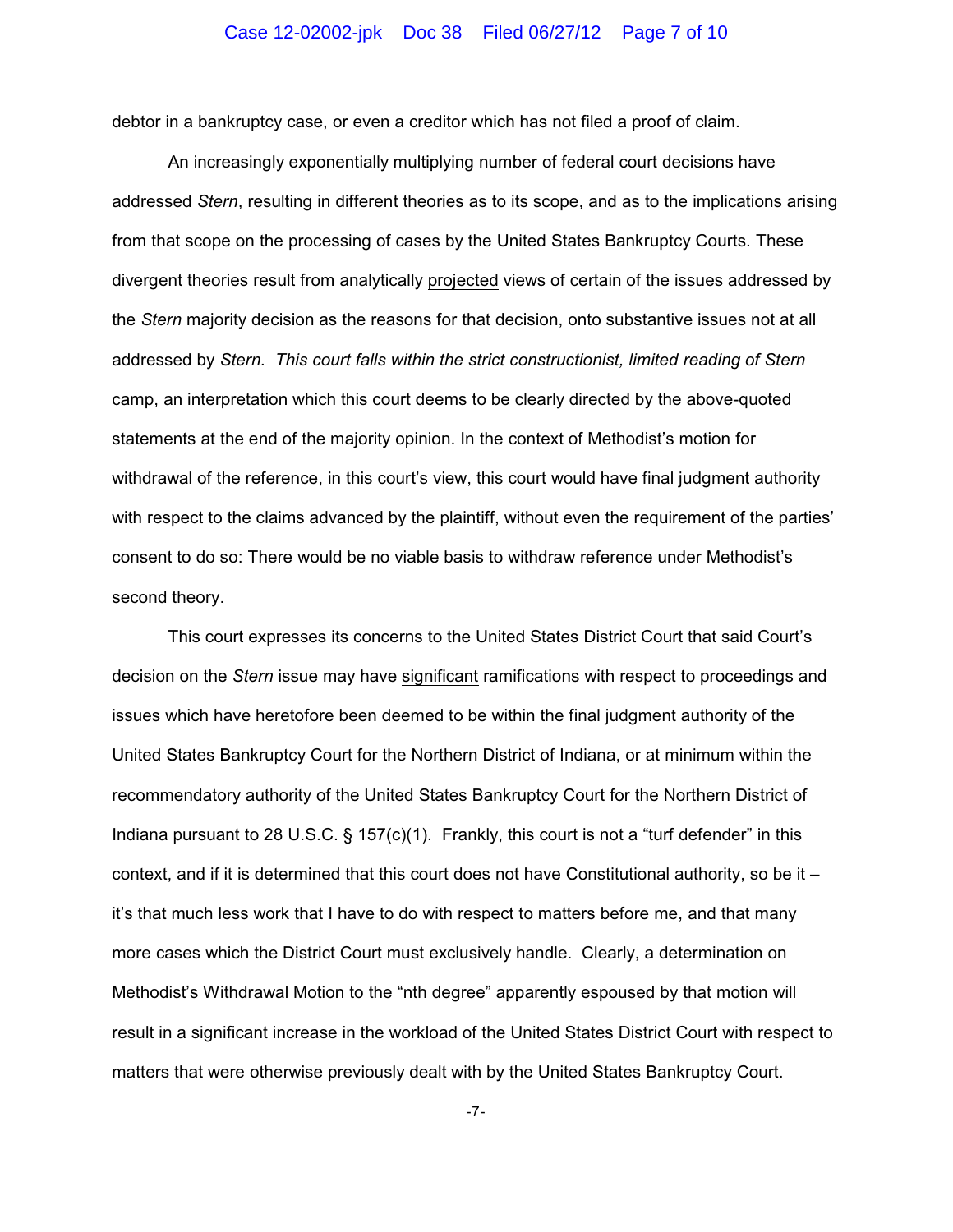### Case 12-02002-jpk Doc 38 Filed 06/27/12 Page 8 of 10

Finally, this court expresses its views on the plaintiff's suggestion that if the reference is withdrawn, this court should still perform all pretrial functions in the case, in essence packaging the case to the District Court for trial. First, as Methodist notes, there may well be issues as to the manner of determination of a motion to dismiss, summary judgement motions, or perhaps any matter which involves the issuance of an appealable order -- which argue against any involvement by this court. But more importantly, in this court's view, withdrawal of reference means all matters involved in the case are withdrawn to the District Court, leaving the United States Bankruptcy Court with no further authority with respect to the case whatsoever. Either the United States Bankruptcy Court has at minimum the recommendatory authority provided by 28 U.S.C. §157(c)(1) concerning final case disposition, or it has no authority whatsoever to deal further with anything in the case. 28 U.S.C. §151 states that bankruptcy judges constitute a "unit of the district court"; the focus of that phrase is **unit**, not adjunct – i.e., the United States Bankruptcy Court is a separately administered court and not a court which serves a function parallel to United States Magistrate Judges with respect to cases exclusively in the District Court. *Stern* itself recognizes this distinction, stating:

> Vickie additionally argues that the Bankruptcy Court's final judgment was constitutional because bankruptcy courts under the 1984 Act are properly deemed "adjuncts" of the district courts. Brief for Petitioner 61–64. We rejected a similar argument in *Northern Pipeline,* see 458 U.S., at 84–86, 102 S.Ct. 2858 (plurality opinion); *id.,* at 91, 102 S.Ct. 2858 (Rehnquist, J., concurring in judgment), and our reasoning there holds true today.

To begin, as explained above, it is still the bankruptcy court itself that exercises the essential attributes of judicial power over a matter such as Vickie's counterclaim. See *supra,* at 2610. The new bankruptcy courts, like the old, do not "ma[k]e only specialized, narrowly confined factual determinations regarding a particularized area of law" or engage in "statutorily channeled factfinding functions." *Northern Pipeline,* 458 U.S., at 85, 102 S.Ct. 2858 (plurality opinion). Instead, bankruptcy courts under the 1984 Act resolve" [a]ll matters of fact and law in whatever domains of the law to which" the parties' counterclaims might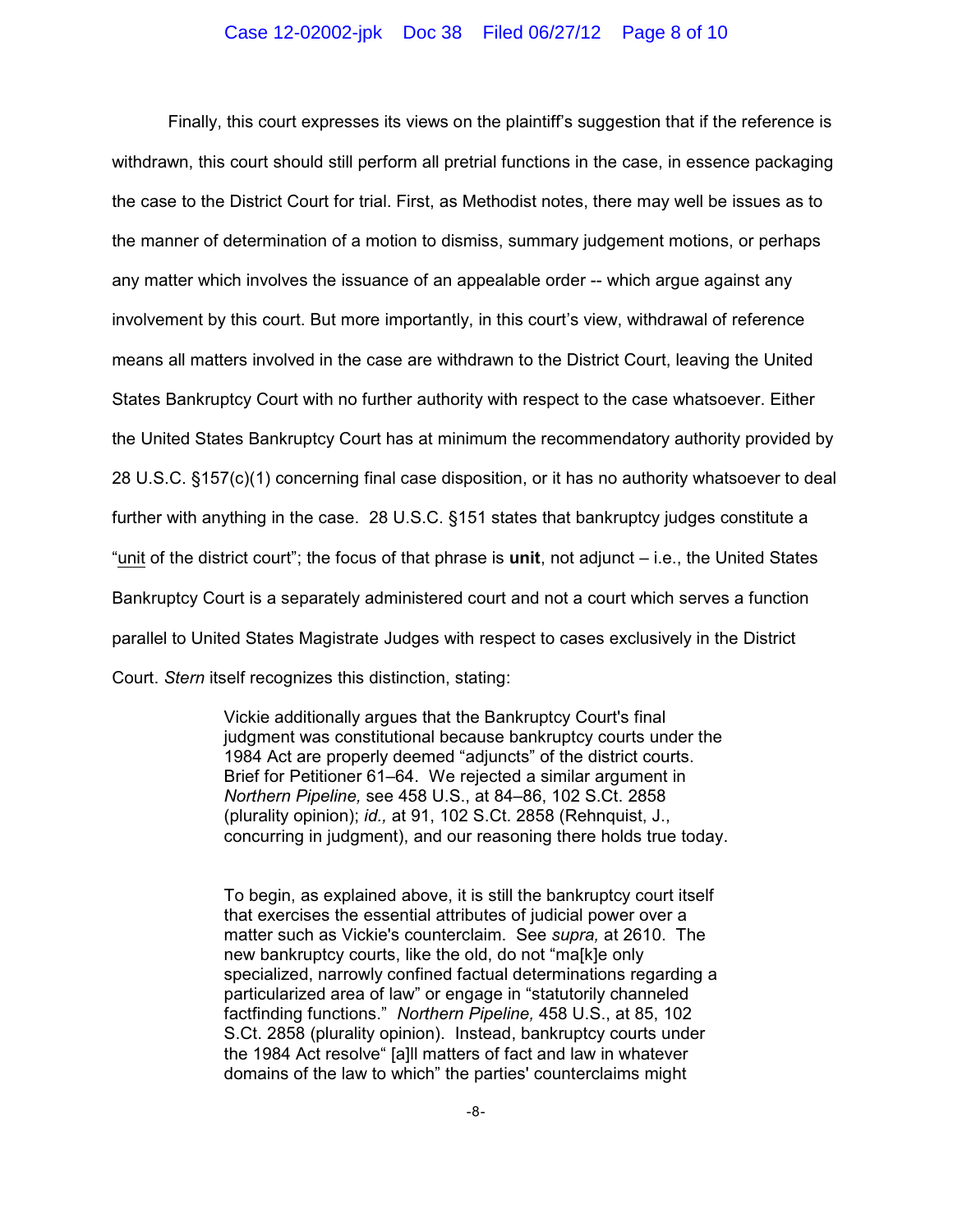lead. *Id.,* at 91, 102 S.Ct. 2858 (Rehnquist, J., concurring in judgment).

In addition, whereas the adjunct agency in *Crowell v. Benson* "possessed only a limited power to issue compensation orders ... [that] could be enforced only by order of the district court," *Northern Pipeline, supra,* at 85, 102 S.Ct. 2858, a bankruptcy court resolving a counterclaim under 28 U.S.C. § 157(b)(2)(C) has the power to enter "appropriate orders and judgments"—including final judgments—subject to review only if a party chooses to appeal, see §§ 157(b)(1), 158(a)-(b). It is thus no less the case here than it was in *Northern Pipeline* that "[t]he authority—and the responsibility—to make an informed, final determination ... remains with" the bankruptcy judge, not the district court. 458 U.S., at 81, 102 S.Ct. 2858 (plurality opinion) (internal quotation marks omitted). Given that authority, a bankruptcy court can no more be deemed a mere "adjunct" of the district court than a district court can be deemed such an "adjunct" of the court of appeals. We certainly cannot accept the dissent's notion that judges who have the power to enter final, binding orders are the "functional [ ]" equivalent of "law clerks[ ] and the Judiciary's administrative officials." *Post,* at 2627. And even were we wrong in this regard, that would only confirm that such judges should not be in the business of entering final judgments in the first place. (emphasis supplied)

111 S.Ct., at 2618-2619.

Because of my view as to lack of any continuing authority of the United States Bankruptcy

Court to perform any function in a case in which reference has been withdrawn, I will go so far

as to state that if I were to be directed by the District Court to perform a Magistrate Judge- like

role in a withdrawn case, I would respectfully decline to do so.

Summarizing the foregoing, the United States Bankruptcy Court for the Northern District

of Indiana states as its recommendation the following:

A. If the United States District Court should determine that Methodist is entitled to a jury trial with respect to any issue or claim in adversary proceeding 12-2002, the United States District Court should withdraw the reference with respect to the entire case, rather than merely withdrawing the reference with respect to the issue or issues to which Methodist is entitled to a jury trial.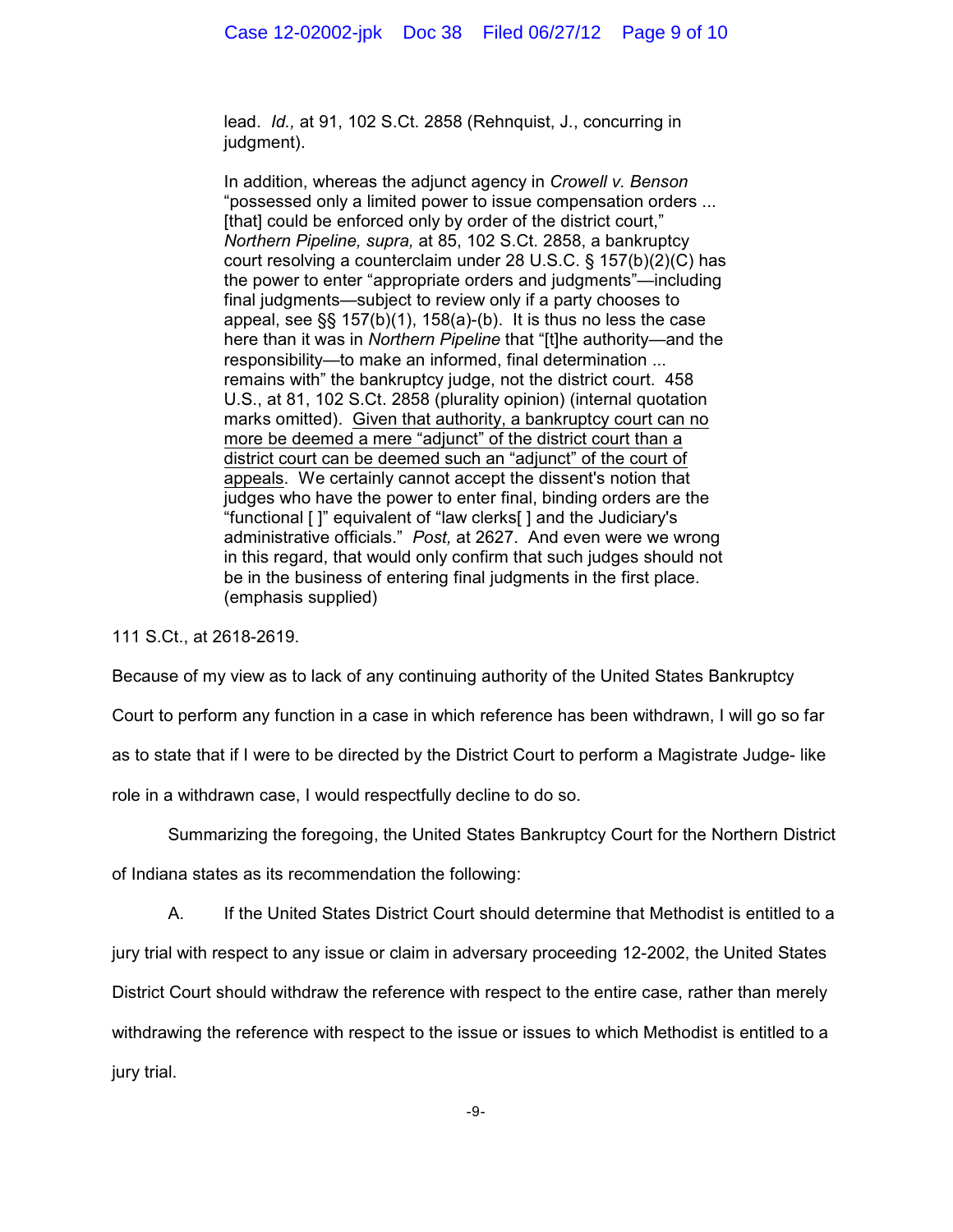# Case 12-02002-jpk Doc 38 Filed 06/27/12 Page 10 of 10

B. If the United States District Court determines that withdrawal of the reference is required pursuant to the jury trial issue, the United States District Court should refrain from any discussion of the alternative basis for withdrawal advanced by Methodist.

C. If the United States District Court deems it necessary to discuss the Constitutional limitations of the final judgment authority of the United States Bankruptcy Court, this Court cautions all parties involved to be very careful as to the ramifications of that decision in light of the fact that *Stern v. Marshall*, *supra.*, is deemed by many to be ambiguous, and is the subject of a just-beginning, very lengthy process of ultimate definition. Dated at Hammond, Indiana on June 27, 2012.

> /s/ J. Philip Klingeberger J. Philip Klingeberger, Judge United States Bankruptcy Court

Distribution: Attorneys of Record